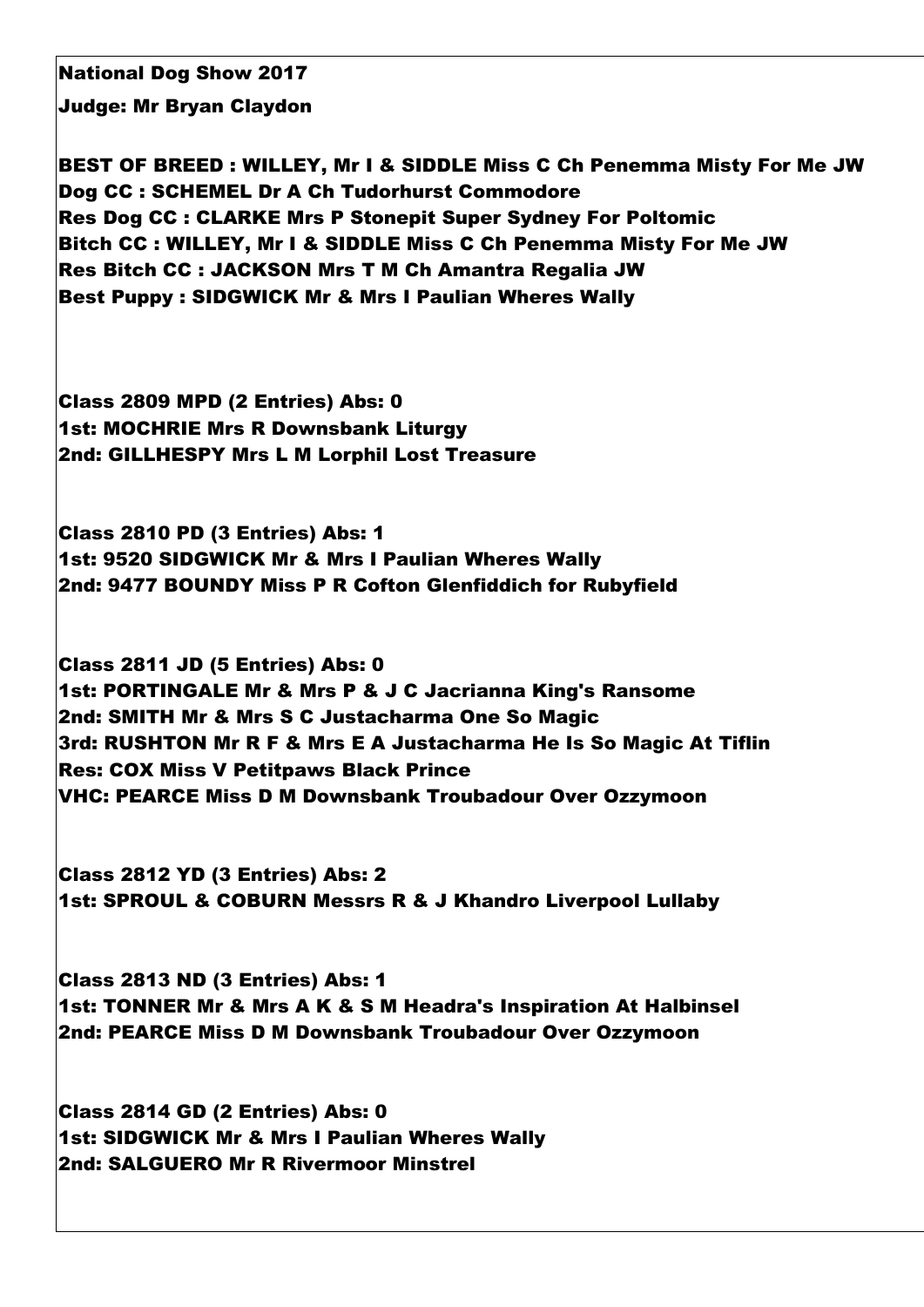Class 2815 PGD (9 Entries) Abs: 2 1st: STEWART Mr R G & Mrs K M Kasamanda Just A Dream for Marchog 2nd: SCHEMEL Dr A Tudorhurst Athos 3rd: GILLHESPY, Mrs L M & MCINALLY Miss E Lorphil Treasure Island Res: SMITH Mr & Mrs S C Justacharma Magic Is Here VHC: ROBINSON Ms C Baldragon Brecon JW

Class 2816 LD (4 Entries) Abs: 0 1st: CLARKE Mrs P Stonepit Super Sydney For Poltomic 2nd: BYERS Mrs S Lanola Giorgio Armani With Simannie 3rd: SPROUL & COBURN Messrs R & J Khandro No Regrets Res: MADDISON Miss S Penemma Raphael

Class 2817 OD (8 Entries) Abs: 1 1st: SCHEMEL Dr A Ch Tudorhurst Commodore 2nd: MILLER, Miss K F & RYAN Mr E L Amantra Regius Of Feorlig Sh.CM 3rd: SMITH Mr & Mrs S C Ch Headra's Truly Magic Is Justacharma Res: ESSEX Mrs B J Ch Chacombe Royal Gift to Brendek VHC: JACKSON Mrs T M It Amantra Regal Prince

Class 2818 VD NO ENTRIES

Class 2819 MPB (2 Entries) Abs: 0 1st: MOCHRIE Mrs R Downsbank Vesper 2nd: BLEWETT, Mr J & SMITH Mr R Othmese Celtic Purdita

Class 2820 PB (3 Entries) Abs: 0 1st: BLEWETT, Mr J & SMITH Mr R Othmese Saphire 2nd: CHAMPION, Mrs C & HARVEY Miss V Lankcombe Clara Bow 3rd: MELVILLE, Miss C & JACKSON Mrs T Amantra Regal Star

Class 2821 JB (4 Entries) Abs: 0 1st: LINDLEY Mrs S E Justacharma Magic Is For You At Meglind 2nd: COX Miss V Petitpaws Black Pearl 3rd: MELVILLE Miss C Amantra Summer Showgirl TAF Res: BLEWETT, Mr J & SMITH Mr R Othmese Diamond

Class 2822 YB (1 Entries) Abs: 0 1st: SPROUL & COBURN Messrs R & J Khandro Ur My World